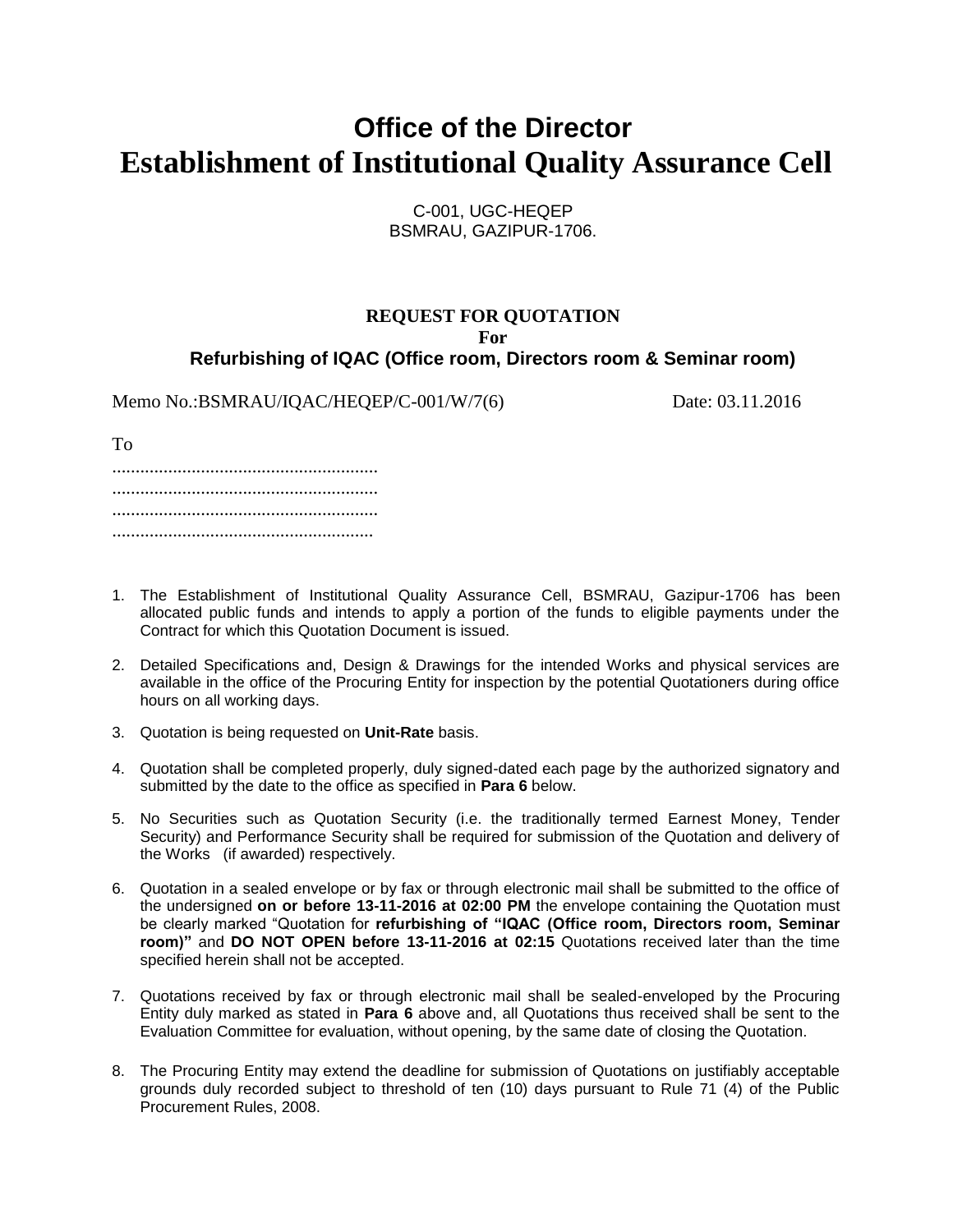- 9. Quotation shall be submitted as per bill of Quantities of works and physical services
- 10. All Quotations must be valid for a period of at least **40 days** from the closing date of the Quotation.
- 11. No public opening of Quotations received by the closing date shall be held.
- 12. Quotationer's rates or prices shall be inclusive of profit and overhead and, all kinds of taxes, duties, fees, levies, and other charges to be paid under the Applicable Law, if the Contract is awarded.
- 13. Rates shall be quoted and, subsequent payments under this Contract shall be made in Taka currency. The price offered by the Quotationer, if accepted shall remain fixed for the duration of the Contract.
- 14. Quotationer shall have legal capacity to enter into Contract. Quotationer, in support of its qualification shall be required to submit certified photocopies of latest documents related to valid **Trade License**, **Tax Identification Number (TIN), VAT Registration Number** and **Financial Solvency Certificate** from any scheduled Bank; without which the Quotation may be considered non-responsive**.**
- 15. Quotations shall be evaluated based on information and documents submitted with the Quotations, by the Evaluation Committee and, at least three (3) responsive Quotations will be required to determine the lowest evaluated responsive Quotations for award of the Contract.
- 16. In case of anomalies between unit rates or prices and the total amount quoted, the unit rates or prices shall prevail. In case of discrepancy between words and figures, the former will govern. Quotationer shall remain bound to accept the arithmetic corrections made by the Evaluation Committee.
- 17. The execution of works and physical services shall be completed within 30 days from the date of commencement.
- 18. Letter inviting the successful Quotationer to sign the Contract shall be issued within 7 days of receipt of approval from the Approving Authority. The Contract shall have to be signed within 3 days of issuing such Letter of Invitation.
- 19. The costs of stamp duties and similar charges, if applicable by the law in connection with entry into the Contract Agreement, as stated in Para 18 above, shall be borne by the Procuring Entity.
- 20. The Procuring Entity reserves the right to reject all the Quotations or annul the procurement proceedings.

Professor Dr. Md. Khurshed Alam Bhuiyan Director Institutional Quality Assurance Cell (IQAC) Bangabandhu Sheikh Mujibur Rahman Agricultural University Gazipur 1706 Phone No.: 01716-483814; Fax No.: 9205333 e-mail: kabhuiyan55@yahoo.com

#### **Distribution:**

- 1. Administrative wings BRRI & BARI, Gazipur for information and circulation in their notice board.
- 2. Chief Librarian, BSMRAU for information and wide circulation.
- 3. The Convener, ICT Committee, BSMRAU for posting in the website.
- 4. Notice Board.
- 5. Office File.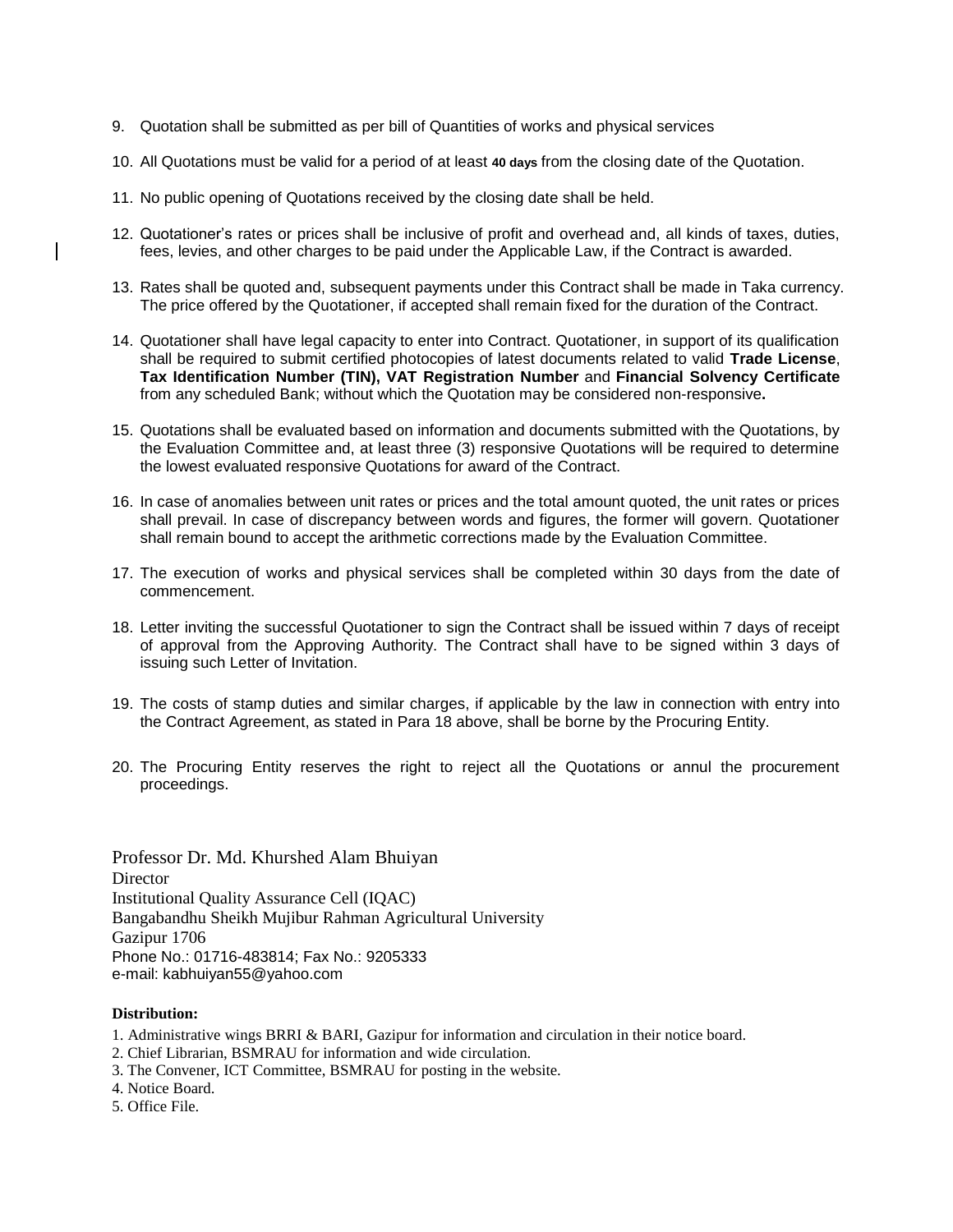### **Quotation Submission Letter**

**[Use Letter-head Pad]**

Memo No: BSMRAU/IQAC/HEQEP/C-001/W/7(6) Date: 03.11.2016

To: Professor Dr. Md. Khurshed Alam Bhuiyan Director Institutional Quality Assurance Cell (IQAC) Bangabandhu Sheikh Mujibur Rahman Agricultural University Gazipur 1706.

I/We, the undersigned, offer to supply in conformity with the Conditions for execution of the Works and related physical services named Refurbishing of IQAC (Office room, Directors room and Seminar room)

The total Price of my/our Quotation is BDT [**insert amount both in figure and words]**

My/Our Quotation shall remain valid for the period stated in the RFQ Document and it shall remain binding upon us and, may be accepted at any time prior to the expiration of its validity period.

I/We declare that I/we have the legal capacity to enter into a contract with you, and have not been declared ineligible by the Government of Bangladesh on charges of engaging in corrupt, fraudulent, collusive or coercive practices. Furthermore, I/we am/are aware of Para 28(e) of the Terms and Conditions of Contract and pledge not to indulge in such practices in competing or in executing the works.

I/We am/are not submitting more than one Quotation in this RFQ process in my/our own name or other name or in different names. I/We understand that written invitation to sign the Contract shall become binding upon us, until a formal Contract is signed.

I/We have examined and have no reservations to the RFQ Document issued by you on [**insert date]** 

I/We understand that you reserve the right to reject all the Quotations or annul the procurement proceedings without incurring any liability to me/us.

> Signature of Quotationer with Seal Date: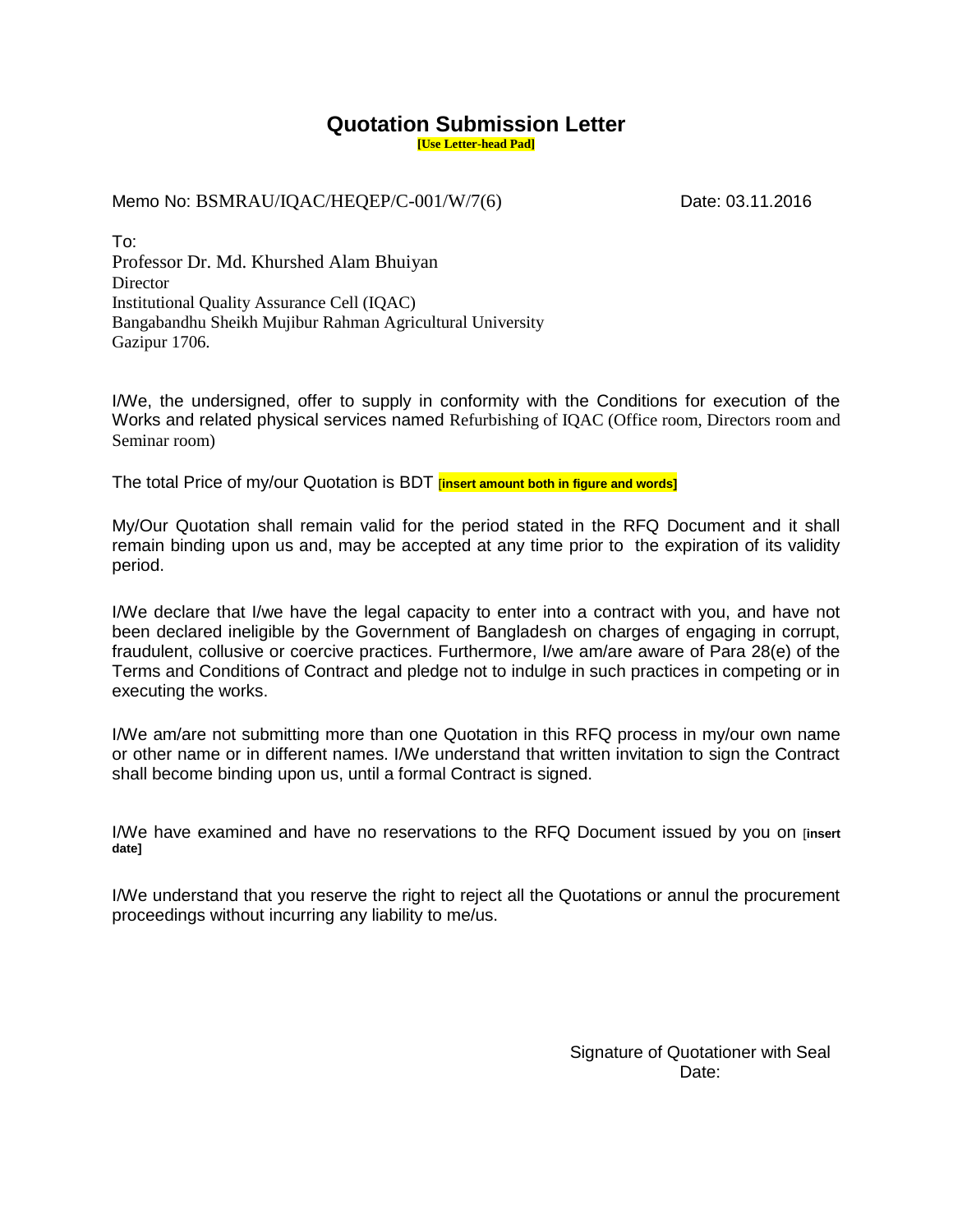# **Bill of Quantities**

### Memo No.: BSMRAU/IQAC/HEQEP/C-001/W1/7(6)Date: 03.11.2016

| Item<br>no     | Description of Items of Works<br>(specifications preferably built-in)                                                                                                                                                                                                                                                                                                                                                                                                                                                                                                                                                                                                                                   | Unit | Quantity | Unit<br>Rate or Prices quoted<br>by the Quotationer |          | Amount    |
|----------------|---------------------------------------------------------------------------------------------------------------------------------------------------------------------------------------------------------------------------------------------------------------------------------------------------------------------------------------------------------------------------------------------------------------------------------------------------------------------------------------------------------------------------------------------------------------------------------------------------------------------------------------------------------------------------------------------------------|------|----------|-----------------------------------------------------|----------|-----------|
|                |                                                                                                                                                                                                                                                                                                                                                                                                                                                                                                                                                                                                                                                                                                         |      |          | $\ln$<br>figure                                     | In words |           |
| 1              | 2                                                                                                                                                                                                                                                                                                                                                                                                                                                                                                                                                                                                                                                                                                       | 3    | 4        | 5                                                   | 6        | $7 = 4x5$ |
| $\overline{1}$ | <b>Partition</b><br>Wall<br>Thai<br>by<br><b>Aluminum</b><br><b>Glass</b><br>for<br>following items:<br>Supplying,<br>fitting<br>and<br>fixing<br>Partition wall made by<br>Thai<br>Aluminum with 5 mm frosted glass<br>work fixed. The glass should in<br>good quality.<br>Partition wall Area of the above<br>mentioned rooms:<br>i) $5.45m x 2.13 m = 11.61 Sqm$<br>ii) $5.45 \text{ m} \times 2.13 \text{ m} = 11.61 \text{ Sqm}$<br>iii) $3.05 \text{ m} \times 2.13 \text{ m} = 6.50 \text{ S} \text{q} \text{m}$<br>iv) 3.05 m x 2.13 m = 6.50 Sqm<br>v) 6.71 m x 2.13 m = 14.29 Sqm.<br>vi) $3.05$ m x $2.13$ m = 6.50 Sqm<br>Total area=57.01 sqm<br>All completed and accepted by<br>Director | Sqm. | 57.01    |                                                     |          |           |
| $\overline{2}$ | <b>False ceiling</b><br>Supplying, fitting and fixing plastic<br>board ceiling of 7 mm thick board<br>laminated by mechanical hot press<br>with a milk white PVC membrane<br>with metal power coated T-bar<br>frame in natural finish at 600 x 600<br>mm in grid suspended from ceiling<br>by 12 mm SWG double ply wire<br>fixed to the ceiling by rowel plug,<br>screws, hooks, nails etc. at per the<br>schedule etc.<br>i) $9.45 \text{ m} \times 7.01 \text{ m} = 66.25 \text{ S} \text{q} \text{m}$ .<br>ii) 12.19 m x 7.01 m = $85.45$ Sqm.<br>Total area=151.70 sqm<br>All completed and accepted by<br>Director.                                                                                | Sqm. | 151.70   |                                                     |          |           |